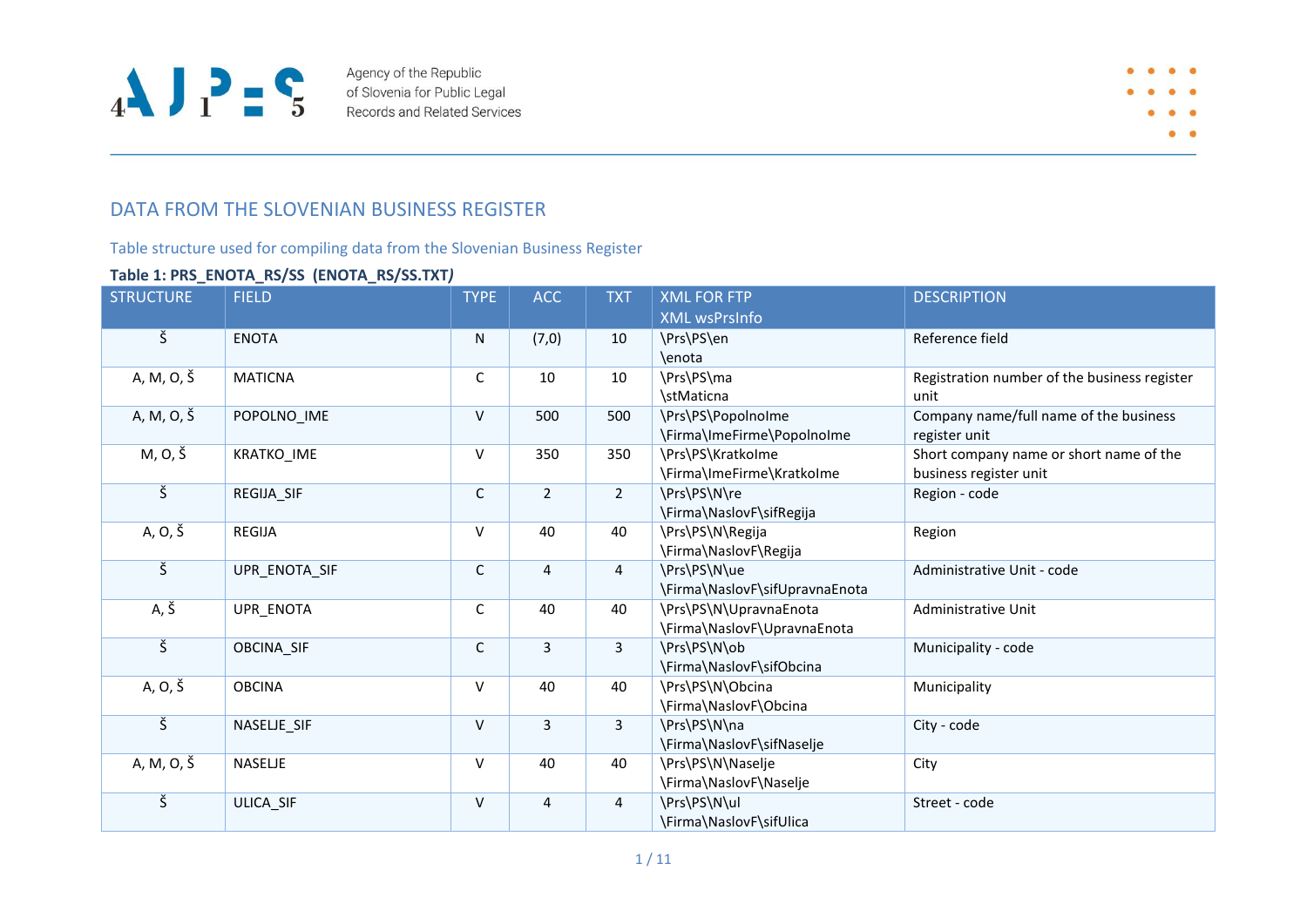| A, M, O, Š           | <b>ULICA</b>         | $\vee$       | 40                      | 40             | \Prs\PS\N\Ulica<br>\Firma\NaslovF\Ulica             | Street                                                               |
|----------------------|----------------------|--------------|-------------------------|----------------|-----------------------------------------------------|----------------------------------------------------------------------|
| A, M, O, Š           | ULICA_HS             | $\mathsf{V}$ | $\overline{4}$          | $\overline{4}$ | \Prs\PS\N\hs<br>\Firma\NaslovF\stHisna              | Street number                                                        |
| A, M, O, Š           | ULICA HS D           | $\mathsf C$  | $\mathbf{1}$            | $\mathbf{1}$   | \Prs\PS\N\do<br>\Firma\NaslovF\txtDodatek           | Street number extension                                              |
| A, M, O, Š           | POSTNA_STEVILKA      | $\mathsf C$  | 4                       | 4              | \Prs\PS\N\po<br>\Firma\NaslovF\sifPosta             | Post office code                                                     |
| A, M, O, Š           | POSTNI_KRAJ          | $\vee$       | 40                      | 40             | \Prs\PS\N\Posta<br>\Firma\NaslovF\Posta             | Post office - city                                                   |
| $\check{\varsigma}$  | HS_MID               | $\mathsf{N}$ | (8, 0)                  | 10             | \Prs\PS\N\mid<br>\Firma\NaslovF\sifHsmid            | Reference field linking to the Register of<br><b>Urban Units</b>     |
| $\check{\varsigma}$  | REG ORGAN SIF        | $\mathsf C$  | 4                       | 4              | \Prs\PS\ro<br>\sifOrgan                             | Registering authority - code                                         |
| A, O, Š              | REG_ORGAN            | $\vee$       | 80                      | 80             | \Prs\PS\Organ<br><b>\Organ</b>                      | Registering authority                                                |
| $0, \check{S}$       | DATUM_VPISA          | DT           | 8                       | 10             | \Prs\PS\dv<br>\dtVpis                               | Date of registration with the registering<br>authority               |
| $\check{\mathsf{S}}$ | STEVILKA VPISA       | $\vee$       | 30                      | 30             | \Prs\PS\sv<br>\stVpis                               | Registration number with the registering<br>authority                |
| $\check{\mathsf{S}}$ | ZAP_VPISA            | N            | (3,0)                   | $\mathbf{3}$   | \Prs\PS\zv<br>\zaporednaVpisa                       | Consecutive number of registration with the<br>registering authority |
| M, 0, Š              | OBLIKA_SIF           | $\vee$       | $\overline{\mathbf{3}}$ | $\overline{3}$ | \Prs\PS\ob<br>\Firma\sifOblika                      | Legal organizational form - code                                     |
| A, M, O, Š           | <b>OBLIKA</b>        | $\mathsf{V}$ | 80                      | 80             | \Prs\PS\Oblika<br>\Firma\Oblika                     | Legal organizational form                                            |
| $\check{\varsigma}$  | PODOBLIKA SIF        | $\mathsf C$  | $\overline{3}$          | $\overline{3}$ | \Prs\PS\po<br>\Firma\sifPodoblika                   | Subform - code                                                       |
| $\check{\mathsf{S}}$ | PODOBLIKA            | $\vee$       | 80                      | 80             | \Prs\PS\Podoblika<br>\Firma\Podoblika               | Subform                                                              |
| M, O, Š              | GLAVNA_DEJAVNOST_SKD | $\mathsf C$  | 6                       | 6              | \Prs\PS\gd<br>\GlavnaDejavnost\sifDejavnost         | Main activity                                                        |
| $\check{\mathsf{S}}$ | <b>SKIS</b>          | $\mathsf C$  | 5                       | 5              | \Prs\PS\sk<br>\Sektor\sifSektorizacija              | Classification of institutional sectors code                         |
| $\check{\mathsf{S}}$ | POREKLO_KAPITALA_SIF | $\mathsf C$  | $\mathbf{1}$            | $\mathbf{1}$   | \Prs\PS\pk<br>\Kapital\sifPorekloKapitala           | Origin of the founding capital - code                                |
| $\check{\textsf{s}}$ | POREKLO_KAPITALA     | $\sf V$      | 60                      | 60             | \Prs\PS\PorekloKapitala<br>\Kapital\PorekloKapitala | Origin of the founding capital                                       |
| $\check{\mathsf{S}}$ | VRSTA_LASTNINE_SIF   | $\mathsf C$  | $\mathbf{1}$            | $\mathbf{1}$   | \Prs\PS\vl<br>\Firma\sifVrstaLastnine               | Type of property - code                                              |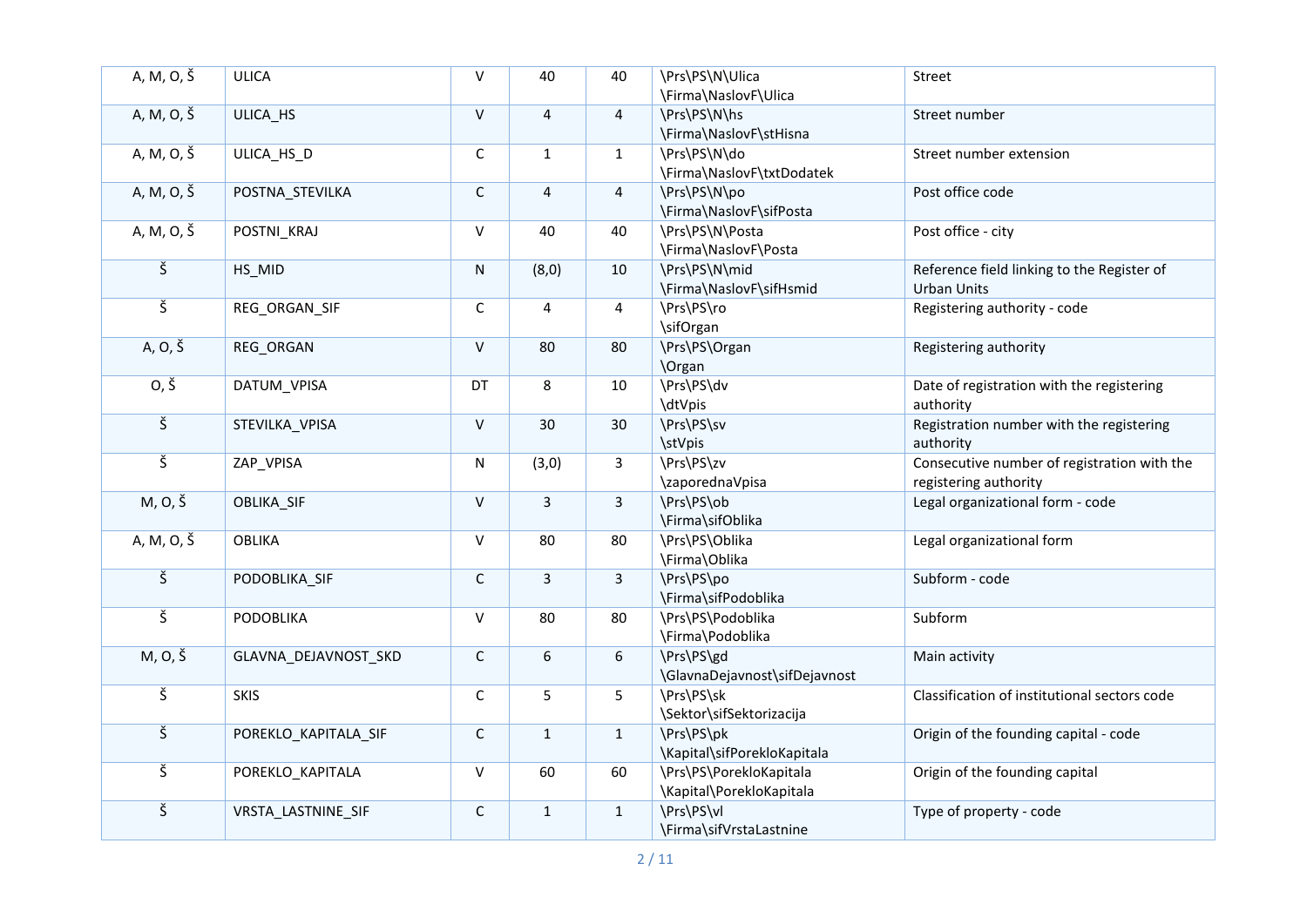| $\overline{\check{\mathsf{S}}}$ | VRSTA_LASTNINE         | $\mathsf{V}$ | 80             | 80             | \Prs\PS\VrstaLastnine<br>\Firma\VrstaLastnine      | Type of property                                                   |
|---------------------------------|------------------------|--------------|----------------|----------------|----------------------------------------------------|--------------------------------------------------------------------|
| M, 0, Š                         | ID_DDV                 | $\mathsf C$  | 2 <sup>1</sup> | $2^{\circ}$    | \Prs\PS\si<br>\idDDV                               | VAT number (SI prefix for entities liable for<br>VAT)              |
| $M, O, \check{S}$               | ST_DAVCNA              | $\mathsf C$  | 8              | 8              | \Prs\PS\da<br>\stDavcna                            | Tax number                                                         |
| $\check{\mathsf{S}}$            | <b>PRORUP</b>          | $\mathsf C$  | 5              | 5              | \Prs\PS\pu<br>\sifProrup                           | Budget user - code                                                 |
| $\check{\mathsf{S}}$            | ZAV_ZDIJZ              | $\mathsf C$  | $\mathbf{1}$   | $\mathbf{1}$   | \Prs\PS\jz<br>\zavZDIJZ                            | Entity under obligation to provide access to<br>public information |
| $\check{\varsigma}$             | VELIK_EU_SIF           | $\mathsf C$  | $2^{\circ}$    | 2 <sup>1</sup> | \Prs\PS\ve<br>\Firma\sifVelikostEU                 | EU size - code                                                     |
| $\check{\mathsf{S}}$            | <b>VELIK EU</b>        | $\mathsf C$  | 60             | 60             | \Prs\PS\VelikostEU<br>\Firma\VelikostEU            | EU size                                                            |
| $\check{\mathsf{S}}$            | VELIK_RS_SIF           | $\mathsf C$  | $\mathbf{1}$   | $\mathbf{1}$   | \Prs\PS\vs<br>\Firma\sifVelikostRS                 | RS size - code                                                     |
| $\check{\mathsf{S}}$            | VELIK_RS               | $\mathsf C$  | 60             | 60             | \Prs\PS\VelikostRS<br>\Firma\VelikostRS            | RS size                                                            |
| $0, \check{S}$                  | AKTIVNOST_SIF          | $\mathsf C$  | $\mathbf{1}$   | $\mathbf 1$    | \Prs\PS\ak<br>\AktivnostPs\sifAktivnost            | Business entity in operation? - code                               |
| $0, \check{S}$                  | <b>AKTIVNOST</b>       | $\mathsf C$  | 40             | 40             | \Prs\PS\Aktivnost<br>\AktivnostPs\Aktivnost        | Business entity in operation? - description                        |
| $0, \check{S}$                  | VRSTA SPREMEMBE SIF    | $\mathsf{V}$ | $\mathbf{3}$   | $\overline{3}$ | \Prs\PS\sp<br>\Sprememba\sifSprememba              | Type of change - code                                              |
| $0, \check{S}$                  | VRSTA SPREMEMBE        | $\vee$       | 100            | 100            | \Prs\PS\VrstaSpremembe<br>\Sprememba\OpisSpremembe | Type of change                                                     |
| $0, \check{S}$                  | DATUM SPREMEMBE        | DT           | 8              | 10             | \Prs\PS\ds<br>\Sprememba\dtSprememba               | Date of change with the registering authority                      |
| $0, \check{S}$                  | DATUM_VNOSA            | DT           | 8              | 10             | \Prs\PS\dp<br>\Sprememba\dtVpisSpremembe           | Date of entry in the Slovenian Business<br>Register                |
| $\check{\mathsf{S}}$            | AJPES_IZP_SIF          | $\mathsf C$  | $2^{\circ}$    | $\overline{2}$ | \Prs\PS\ia<br>\IzpostavaAjpes\sifIzpostava         | AJPES branch office - code                                         |
| $0, \check{S}$                  | AJPES_IZP              | $\vee$       | 100            | 100            | \Prs\PS\Izpostava<br>\IzpostavaAjpes\Izpostava     | AJPES branch office                                                |
| $\check{\varsigma}$             | DRUSTVO_SIF            | $\vee$       | $\overline{4}$ | $\overline{4}$ | \Prs\PS\dr<br>\sifDrustvo                          | Society code                                                       |
| $\check{\mathsf{S}}$            | <b>DRUSTVO</b>         | $\vee$       | 100            | 100            | \Prs\PS\Drustvo<br>\Drustvo                        | Name of Society                                                    |
| $\check{\mathsf{S}}$            | <b>OSNOVNI KAPITAL</b> | N            | (18, 2)        | 18             | \Prs\PS\ok<br>\Kapital\vreKapital                  | Subscribed capital (amount)                                        |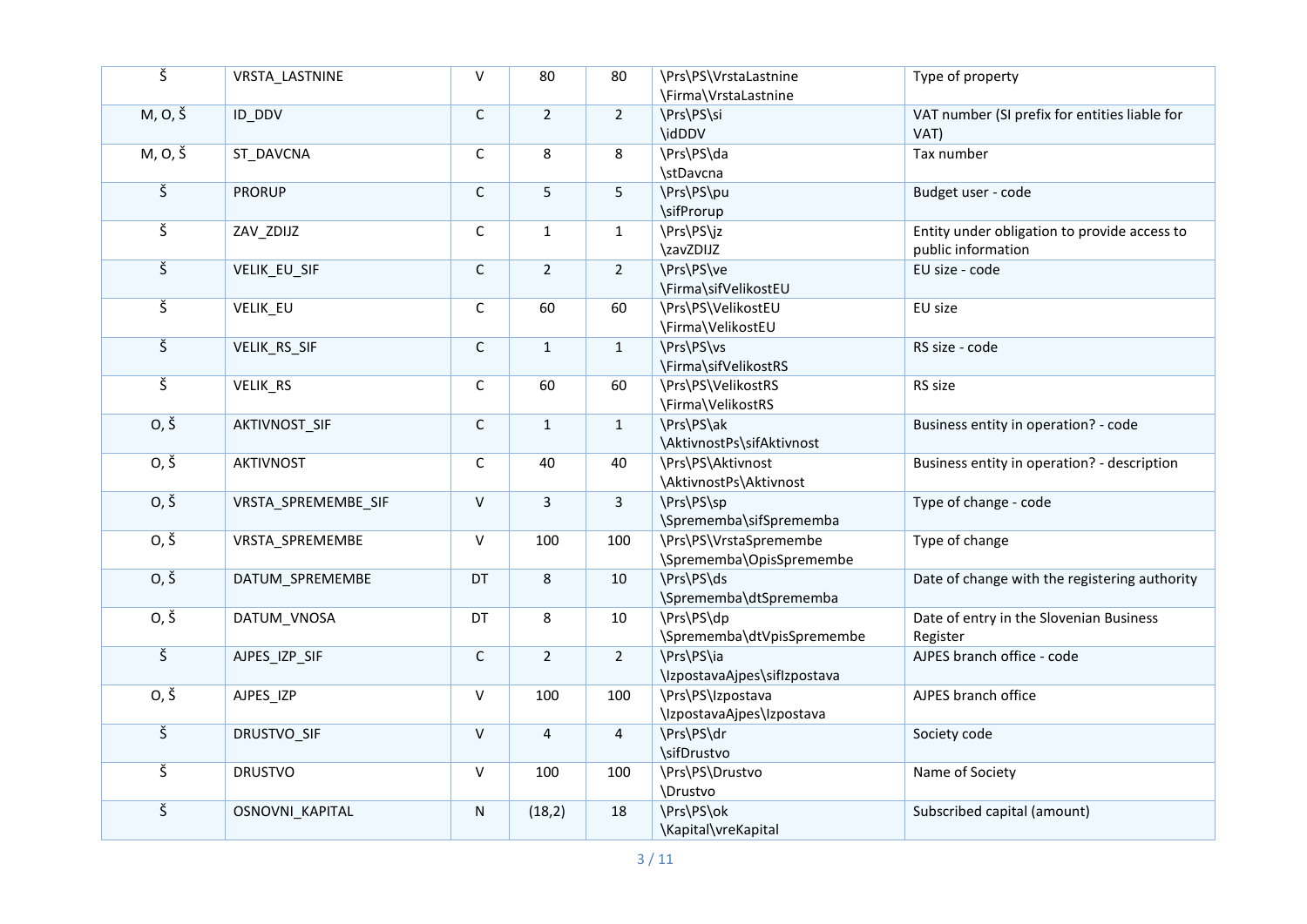| $\check{\mathsf{S}}$ | SIFRA_VALUTE       | V      | 3              | 3              | \Prs\PS\va<br>\Kapital\sifValute            | Code of the subscribed capital currency |
|----------------------|--------------------|--------|----------------|----------------|---------------------------------------------|-----------------------------------------|
| Š                    | TIP KAPITALA SIF   | V      | $\overline{2}$ | $\overline{2}$ | \Prs\PS\tk<br>\Kapital\sifTipKapitala       | Capital type code                       |
| $\check{\varsigma}$  | TIP_KAPITALA       | $\vee$ | 100            | 100            | \Prs\PS\TipKapitala<br>\Kapital\TipKapitala | Capital type                            |
| Š                    | VRSTA ORGANA SIF   | V      | $\overline{2}$ | $\overline{2}$ | \Prs\PS\on<br>\Firma\sifOrganNadzora        | Supervisory body type code              |
| $\check{\varsigma}$  | VRSTA_ORGANA       | $\vee$ | 50             | 50             | \Prs\PS\OrganNadzora<br>\Firma\OrganNadzora | Supervisory body type name              |
| M, O, Š              | ZBRISANO           | C      | $\mathbf{1}$   | $\mathbf{1}$   | \Prs\PS\zb<br>\bZbrisan                     | Deleted                                 |
| 0, Š                 | <b>SEDEZ</b>       | $\vee$ | 40             | 40             | \Prs\PS\Sedez<br>\Firma\Sedez               | Registered office                       |
| $\check{\mathsf{S}}$ | POSEBEN STATUS SIF | v      | $\overline{2}$ | $\overline{2}$ | \Prs\PS\ps<br>\sifPosebenStatus             | Special status - code                   |
| $\check{\varsigma}$  | POSEBEN STATUS     | V      | 80             | 80             | \Prs\PS\PosebenStatus<br>\PosebenStatus     | Special status - description            |
|                      |                    |        |                | 2.398          |                                             |                                         |

### **Table 2: PRS\_SUBJEKT\_IME\_RS (SUBJ\_IME.TXT)**

| <b>STRUCTURE</b> | <b>FIELD</b>      | <b>TYPE</b> | <b>ACC</b> | <b>TXT</b> | <b>XML FOR FTP</b>         | <b>DESCRIPTION</b>                            |
|------------------|-------------------|-------------|------------|------------|----------------------------|-----------------------------------------------|
|                  |                   |             |            |            | <b>XML wsPrsInfo</b>       |                                               |
|                  | <b>ENOTA</b>      | N           | (7,0)      | 10         | \Prs\PS\en                 | Reference field linking to the table ENOTA    |
|                  |                   |             |            |            | \enota                     |                                               |
|                  | JEZIK SIF         | V           | 5          |            | \Prs\PS\P\je               | Language code                                 |
|                  |                   |             |            |            | \Firma\ImeFirme\sifJezik   |                                               |
|                  | <b>JEZIK</b>      | V           | 50         | 50         | \Prs\PS\P\Jezik            | Language                                      |
|                  |                   |             |            |            | \Firma\ImeFirme\Jezik      |                                               |
|                  | POPOLNO_IME       | V           | 500        | 500        | \Prs\PS\P\PopolnoIme       | Translation of the full name of the business  |
|                  |                   |             |            |            | \Firma\ImeFirme\PopolnoIme | registry entry                                |
|                  | <b>KRATKO IME</b> | V           | 350        | 350        | \Prs\PS\P\KratkoIme        | Translation of the short name of the business |
|                  |                   |             |            |            | \Firma\ImeFirme\KratkoIme  | registry entry                                |
|                  |                   |             |            | 915        |                            |                                               |

## **Table 3: PRS\_NADZOR\_SVET (NADZOR\_SVET.TXT)**

| STRUCTURE | <b>FIELD</b> | <b>TYPE</b> | <b>ACC</b> | <b>TXT</b> | <b>XML FOR FTP</b>   | <b>DESCRIPTION</b> |
|-----------|--------------|-------------|------------|------------|----------------------|--------------------|
|           |              |             |            |            | <b>XML wsPrsInfo</b> |                    |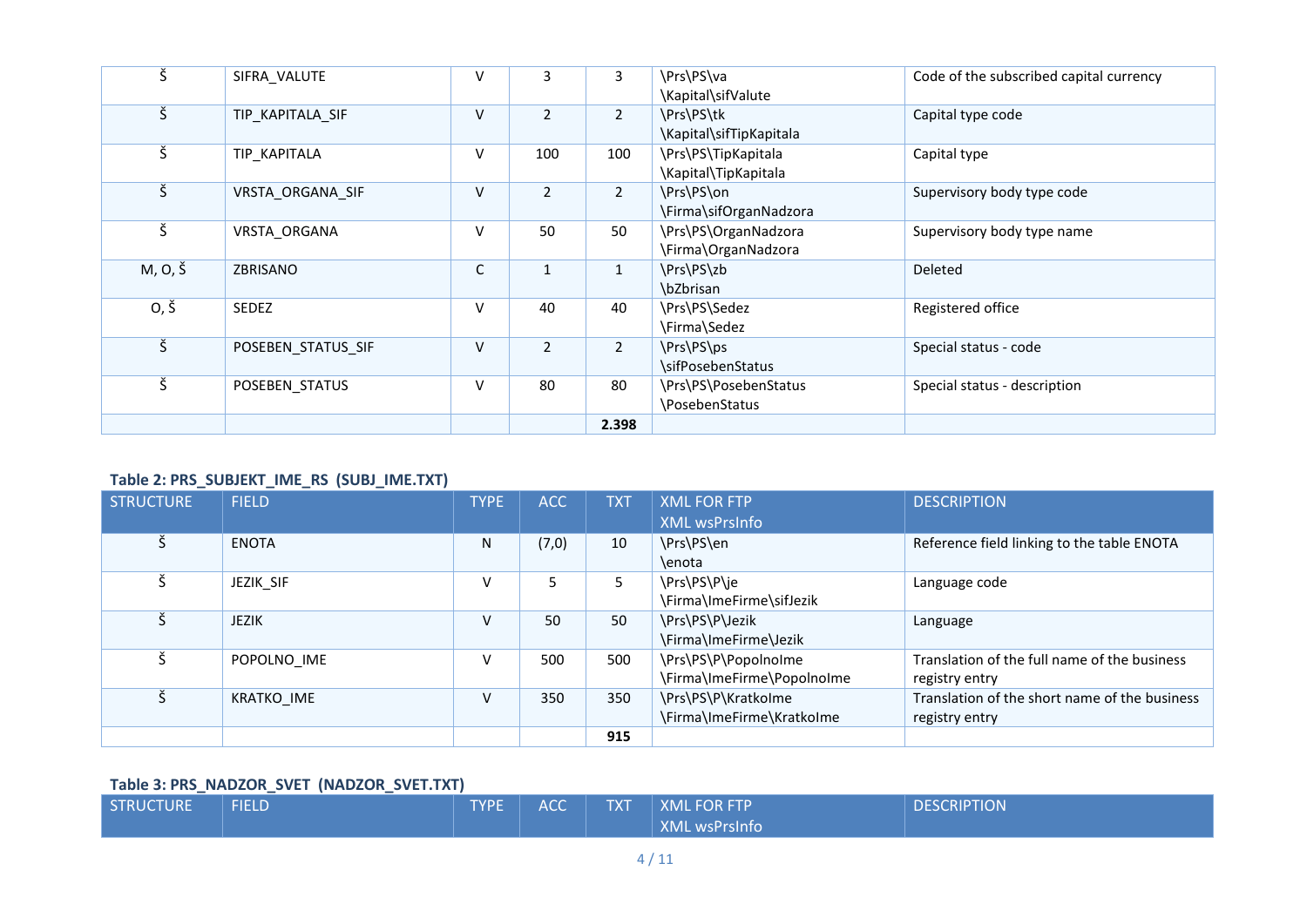| Š | <b>ENOTA</b>         | N  | (7,0)          | 10             | \Prs\PS\en                    | Reference field linking to the table ENOTA     |
|---|----------------------|----|----------------|----------------|-------------------------------|------------------------------------------------|
|   |                      |    |                |                | \enota                        |                                                |
| Š | <b>IME</b>           | С  | 200            | 200            | \Prs\PS\C\Ime                 | Name of member of the supervisory body         |
|   |                      |    |                |                | \ClanSveta\Ime                |                                                |
| Š | <b>PRIIMEK</b>       | C  | 200            | 200            | \Prs\PS\C\Priimek             | Surname of member of the supervisory body      |
|   |                      |    |                |                | \ClanSveta\Priimek            |                                                |
| Š | DATUM VSTOPA         | DT | 8              | 10             | \Prs\PS\C\dv                  | Date of appointment                            |
|   |                      |    |                |                | \ClanSveta\dtVstop            |                                                |
| Š | DATUM IZSTOPA        | DT | 8              | 10             | \Prs\PS\C\di                  | Date of withdrawal                             |
|   |                      |    |                |                |                               |                                                |
| Š | VRSTA NADZORNIKA SIF | v  | $\overline{2}$ | $\overline{2}$ | \Prs\PS\C\vn                  | Code of the function of the supervisory body   |
|   |                      |    |                |                | \ClanSveta\sifVrstaNadzornika | member                                         |
| Š | VRSTA NADZORNIKA     | v  | 50             | 50             | \Prs\PS\C\VrstaNadzornika     | Description of the function of the supervisory |
|   |                      |    |                |                | \ClanSveta\VrstaNadzornika    | body member                                    |
|   | ID                   | N  | (10, 0)        | 10             | \Prs\PS\C\id                  | Identifier - primary key                       |
|   |                      |    |                |                | \ClanSveta\idNadzornik        |                                                |
|   |                      |    |                | 492            |                               |                                                |

## **Table 4: PRS\_USTANOVITELJI (USTAN.TXT)**

| <b>STRUCTURE</b>     | <b>FIELD</b>      | <b>TYPE</b> | <b>ACC</b> | <b>TXT</b> | <b>XML FOR FTP</b><br><b>XML wsPrsInfo</b> | <b>DESCRIPTION</b>                                                                   |
|----------------------|-------------------|-------------|------------|------------|--------------------------------------------|--------------------------------------------------------------------------------------|
| Š                    | <b>ENOTA</b>      | N           | (7,0)      | 10         | \Prs\PS\en<br>\enota                       | Reference field linking to the table ENOTA                                           |
| Š                    | <b>IME</b>        | V           | 200        | 200        | \Prs\PS\U\Ime<br>\Druzbenik\Ime            | Founder's given name                                                                 |
| Š                    | <b>PRIIMEK</b>    | V           | 200        | 200        | \Prs\PS\U\Priimek<br>\Druzbenik\Priimek    | Founder's surname                                                                    |
| $\check{\mathsf{S}}$ | P_SUBJEKT_MATICNA | C           | 10         | 10         | \Prs\PS\U\ma<br>\Druzbenik\Identifikator   | Identification number of the business entity,<br>if the founder is a business entity |
| $\check{\mathsf{S}}$ | TUJA_P_OSEBA      | V           | 500        | 500        | \Prs\PS\U\TujPs<br>\Druzbenik\Naziv        | Foreign legal entity as founder                                                      |
| Š                    | ZAKON             | V           | 120        | 120        | \Prs\PS\U\Zakon<br>\Druzbenik\Zakon        | Founder under the law                                                                |
| $\check{\varsigma}$  | DATUM_VSTOPA      | DT          | 8          | 10         | \Prs\PS\U\dv<br>\Druzbenik\dtVstop         | Date of entry of the founder                                                         |
| Š                    | DATUM IZSTOPA     | DT          | 8          | 10         | \Prs\PS\U\di                               | Date of exit of the founder                                                          |
| Š                    | ZAPST             | N           | (10, 0)    | 10         | \Prs\PS\U\id<br>\Druzbenik\idDruzbenik     | Primary key                                                                          |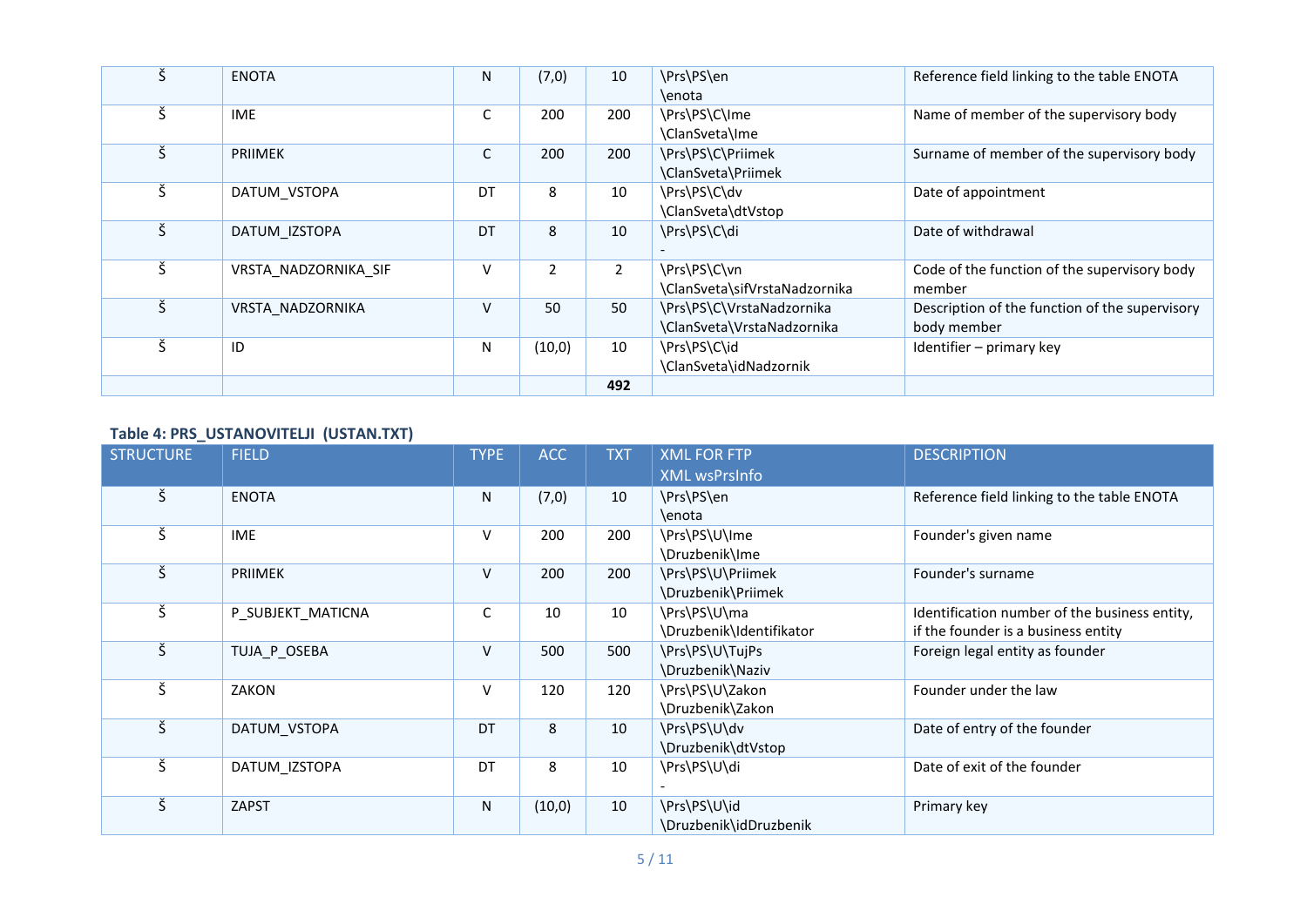| VRSTA ODGOVORNOSTI SIF | <u>.</u> |       | \Prs\PS\U\vo                                                | Code of the founder responsibility type        |
|------------------------|----------|-------|-------------------------------------------------------------|------------------------------------------------|
|                        |          |       | \Druzbenik\sifVrstaOdgovornosti                             |                                                |
| VRSTA ODGOVORNOSTI     | 50       | 50    | \Prs\PS\U\VrstaOdgovornosti<br>\Druzbenik\VrstaOdgovornosti | Description of the founder responsibility type |
|                        |          | 1.122 |                                                             |                                                |

## **Table 5: PRS\_ZASTOPNIKI (ZASTOP.TXT)**

| <b>STRUCTURE</b>     | <b>FIELD</b>     | <b>TYPE</b> | <b>ACC</b>     | <b>TXT</b>     | <b>XML FOR FTP</b>            | <b>DESCRIPTION</b>                            |
|----------------------|------------------|-------------|----------------|----------------|-------------------------------|-----------------------------------------------|
|                      |                  |             |                |                | <b>XML wsPrsInfo</b>          |                                               |
| Š                    | <b>ENOTA</b>     | N           | (7,0)          | 10             | \Prs\PS\en                    | Reference field linking to the table ENOTA    |
|                      |                  |             |                |                | \enota                        |                                               |
| $\check{\varsigma}$  | <b>IME</b>       | C           | 200            | 200            | \Prs\PS\Z\Ime                 | Name of representative                        |
|                      |                  |             |                |                | \Zastopnik\Ime                |                                               |
| $\check{\varsigma}$  | <b>PRIIMEK</b>   | C           | 200            | 200            | \Prs\PS\Z\Priimek             | Surname of representative                     |
|                      |                  |             |                |                | \Zastopnik\Priimek            |                                               |
| $\check{\varsigma}$  | DATUM_VPISA      | DT          | 8              | 10             | \Prs\PS\Z\dv                  | Date of entry                                 |
|                      |                  |             |                |                | \Zastopnik\dtVstop            |                                               |
| Š                    | DATUM_IZBRISA    | DT          | 8              | 10             | \Prs\PS\Z\di                  | Date of erasure                               |
|                      |                  |             |                |                |                               |                                               |
| $\check{\varsigma}$  | VRSTA ZASTOPNIKA | V           | $\overline{2}$ | $\overline{2}$ | \Prs\PS\Z\vz                  | Type of legal representative                  |
|                      |                  |             |                |                | \Zastopnik\sifVrstaZastopnika |                                               |
| $\check{\varsigma}$  | POSL SUBJEKT     | V           | 10             | 10             | \Prs\PS\Z\ma                  | Reg. No. of representative, if the            |
|                      |                  |             |                |                | \Zastopnik\Identifikator      | representative is a business entity           |
| $\check{\mathsf{S}}$ | TUJA_P_OSEBA     | V           | 500            | 500            | \Prs\PS\Z\TujPs               | Full name of the foreign legal entity, if the |
|                      |                  |             |                |                | \Zastopnik\Naziv              | representative is a foreign legal entity      |
| $\check{\varsigma}$  | <b>ZAPST</b>     | N           | (10, 0)        | 10             | \Prs\PS\Z\id                  | Identifier - primary key                      |
|                      |                  |             |                |                | \Zastopnik\idZastopnik        |                                               |
| $\check{\varsigma}$  | NACIN_ZASTOPANJA | $\mathsf C$ | $\overline{2}$ | $\overline{2}$ | \Prs\PS\Z\nz                  | Representation type code                      |
|                      |                  |             |                |                | \Zastopnik\sifNacinZastopanja |                                               |
| $\check{\mathsf{S}}$ | <b>OMEJITVE</b>  | V           | 4.000          | Up to          | \Prs\PS\Z\OmejitveZastopnika  | Limitations                                   |
|                      |                  |             |                | 4.000          | \Zastopnik\OmejitveZastopnika |                                               |
|                      |                  |             |                | Up to          |                               |                                               |
|                      |                  |             |                | 4.954          |                               |                                               |

# **Table 6: PRS\_DRUGE\_DEJAVNOSTI (DRUGEDEJ.TXT)**

| <b>STRUCTURE</b> | <b>FIFLD</b> | <b>TYPE</b> | <b>ACC</b> | <b>TXT</b> | <b>XML FOR FTP</b><br>XML wsPrsInfo | <b>DESCRIPTION</b>                         |
|------------------|--------------|-------------|------------|------------|-------------------------------------|--------------------------------------------|
|                  | <b>ENOTA</b> |             | (7,0)      | 10         | \Prs\PS\en                          | Reference field linking to the table ENOTA |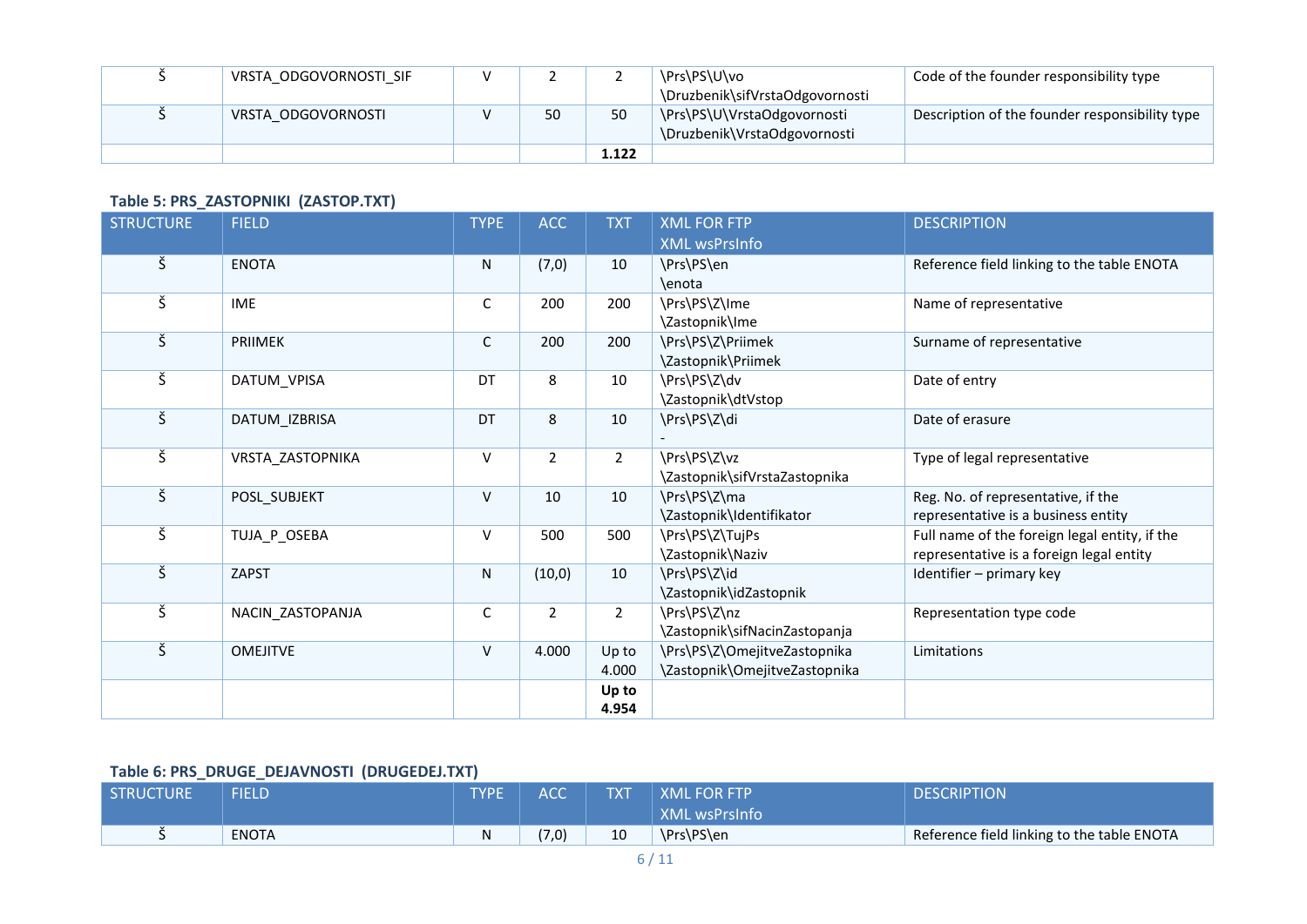|               |        |   |    | \enota               |                                               |
|---------------|--------|---|----|----------------------|-----------------------------------------------|
| <b>SIFRA</b>  | ∽<br>◡ | 6 | 6  | \Prs\PS\R\sd         | Activity code                                 |
|               |        |   |    | \RegDej\sifDejavnost |                                               |
| DATUM_VPISA   | DT     | 8 | 10 | \Prs\PS\R\dv         | Date of entry                                 |
|               |        |   |    | \RegDej\dtVpis       |                                               |
| DATUM_IZBRISA | DT     | 8 | 10 | \Prs\PS\R\di         | Date of erasure                               |
|               |        |   |    |                      |                                               |
| <b>GLAVNA</b> | V      |   |    | \Prs\PS\R\gl         | Is this the entity's main activity? (only one |
|               |        |   |    | \RegDej\glavna       | activity can be main activity)                |
|               |        |   | 37 |                      |                                               |

### **Table 7: TELEKOM (TELEKOM.TXT)**

| <b>STRUCTURE</b> | <b>FIELD</b>    | <b>TYPE</b> | <b>ACC</b> | <b>TXT</b> | <b>XML FOR FTP</b>       | <b>DESCRIPTION</b>                         |
|------------------|-----------------|-------------|------------|------------|--------------------------|--------------------------------------------|
|                  |                 |             |            |            | <b>XML wsPrsInfo</b>     |                                            |
|                  | ENOTA           | N           | (7,0)      | 10         | \Prs\PS\en               | Reference field linking to the table ENOTA |
|                  |                 |             |            |            | \enota                   |                                            |
|                  | <b>TIP</b>      | ◠<br>J      |            |            | \Prs\PS\K\tk             | Type (phone, fax, e-mail, web address)     |
|                  |                 |             |            |            | \Kontakt\sifKontakt      |                                            |
|                  | TIP OPIS        | V           | 30         | 30         | \Prs\PS\K\KontaktOpis    | Description of the type of data            |
|                  |                 |             |            |            | \Kontakt\KontaktOpis     |                                            |
|                  | <b>STEVILKA</b> | ∼<br>J      | 320        | 320        | \Prs\PS\K\ko             | Number or e-mail address                   |
|                  |                 |             |            |            | \Kontakt\KontaktStevilka |                                            |
|                  |                 |             |            | 361        |                          |                                            |

#### **Table 8: PRS\_POREKLO\_KAPITALA\_DRZAVA (PORKAPDR.TXT)**

| STRUCTURE | <b>FIELD</b>            | <b>TYPE</b> | ACC   | <b>TXT</b> | <b>XML FOR FTP</b>               | <b>DESCRIPTION</b>                         |
|-----------|-------------------------|-------------|-------|------------|----------------------------------|--------------------------------------------|
|           |                         |             |       |            | <b>XML wsPrsInfo</b>             |                                            |
|           | <b>ENOTA</b>            | N           | (7,0) | 10         | \Prs\PS\en                       | Reference field linking to the table ENOTA |
|           |                         |             |       |            | \enota                           |                                            |
|           | POREKLO KAPITALA DRZAVA |             | 80    | 80         | \Prs\PS\D\Drzava                 | Country of origin of the capital           |
|           |                         |             |       |            | \DrzavaPoreklaKapitala\Drzava    |                                            |
|           | POR KAP DRZ SIF         |             |       |            | \Prs\PS\D\dr                     | Code of the equity's country of origin     |
|           |                         |             |       |            | \DrzavaPoreklaKapitala\sifDrzava |                                            |
|           |                         |             |       | 93         |                                  |                                            |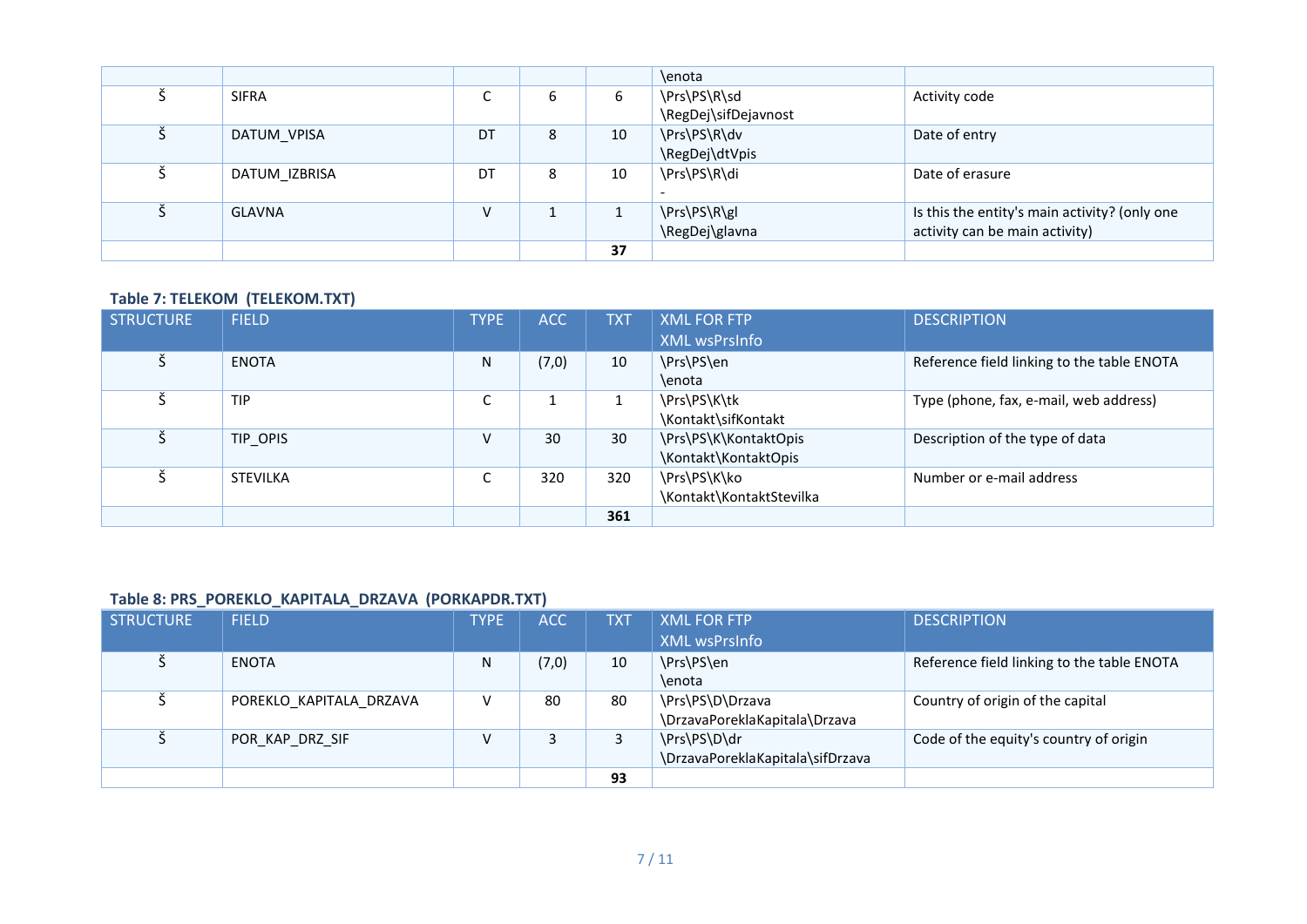## **Table 9: TRANS\_RAC (TRANSRAC.TXT)**

| STRUCTURE | <b>FIELD</b>   | <b>TYPE</b> | ACC      | <b>TXT</b> | <b>XML FOR FTP</b> | <b>DESCRIPTION</b>                         |
|-----------|----------------|-------------|----------|------------|--------------------|--------------------------------------------|
|           |                |             |          |            | XML wsPrsInfo      |                                            |
|           | <b>MATICNA</b> | r<br>◡      |          |            | \Prs\PS\ma         | Reference field linking to the table ENOTA |
|           |                |             |          |            | \stMaticna         | (MATICNA)                                  |
|           | <b>STTRR</b>   | ⌒<br>◡      | 15       | 15         | \Prs\PS\T\rn       | Account number                             |
|           |                |             |          |            | \Racun\stTrr       |                                            |
|           | <b>VRSRC</b>   | r<br>◡      | <b>.</b> |            | \Prs\PS\T\vr       | Type of bank account (except Z)            |
|           |                |             |          |            | \Racun\vr          |                                            |
|           |                |             |          | 23         |                    |                                            |

#### **Table 10: PRS\_DELEZ\_SUBJ (DELEZ\_SUBJ.TXT)**

| <b>STRUCTURE</b> | <b>FIELD</b>  | <b>TYPE</b> | <b>ACC</b> | <b>TXT</b>   | <b>XML FOR FTP</b>      | <b>DESCRIPTION</b>                         |
|------------------|---------------|-------------|------------|--------------|-------------------------|--------------------------------------------|
|                  |               |             |            |              | <b>XML wsPrsInfo</b>    |                                            |
| Š                | <b>ENOTA</b>  | N           | (7,0)      | 10           | \Prs\PS\en              | Reference field linking to the table ENOTA |
|                  |               |             |            |              | \enota                  |                                            |
| Š                | ID            | N           | (10, 0)    | 10           | \Prs\PS\Ds\id           | Primary key                                |
|                  |               |             |            |              | \DelezPs\idDelezPs      |                                            |
| Š                | VISINA_DELEZA | V           | 250        | 250          | \Prs\PS\Ds\VisinaDeleza | Size of the share as a % or fraction       |
|                  |               |             |            |              | \DelezPs\VisinaDeleza   |                                            |
| Š                | ZNESEK        | N           | (18,2)     | 20           | \Prs\PS\Ds\zn           | Value                                      |
|                  |               |             |            |              | \DelezPs\vreDelez       |                                            |
| Š                | SIFRA VALUTE  | V           | 3          | $\mathbf{3}$ | \Prs\PS\Ds\sv           | Currency code                              |
|                  |               |             |            |              | \DelezPs\sifValute      |                                            |
| Š                | DATUM_VPISA   | DT          | 8          | 10           | \Prs\PS\Ds\dv           | Date of entry                              |
|                  |               |             |            |              | \DelezPs\dtVpis         |                                            |
| Š                | DATUM_IZBRISA | DT          | 8          | 10           | \Prs\PS\Ds\di           | Date of erasure                            |
|                  |               |             |            |              |                         |                                            |
|                  |               |             |            | 313          |                         |                                            |

### **Table 11: PRS\_DELEZ\_USTANOVITELJA (DELEZ\_USTAN.TXT)**

| <b>STRUCTURE</b> | <b>FIELD</b> | <b>TYPE</b> | <b>ACC</b> | TXT | <b>XML FOR FTP</b>                | <b>DESCRIPTION</b>                   |
|------------------|--------------|-------------|------------|-----|-----------------------------------|--------------------------------------|
|                  |              |             |            |     | XML wsPrsInfo                     |                                      |
|                  | ID           | Ν           | (10, 0)    | 10  | \Prs\PS\Ds\Du\id                  | Primary key                          |
|                  |              |             |            |     | \DelezPs\DelezDruzbenika\id       |                                      |
|                  | <b>ZAPST</b> |             | (10,0)     | 10  | \Prs\PS\Ds\Du\idU                 | Reference field linking to the table |
|                  |              |             |            |     | \DelezPs\DelezDruzbenika\idDruzbe | PRS USTANOVITELJI                    |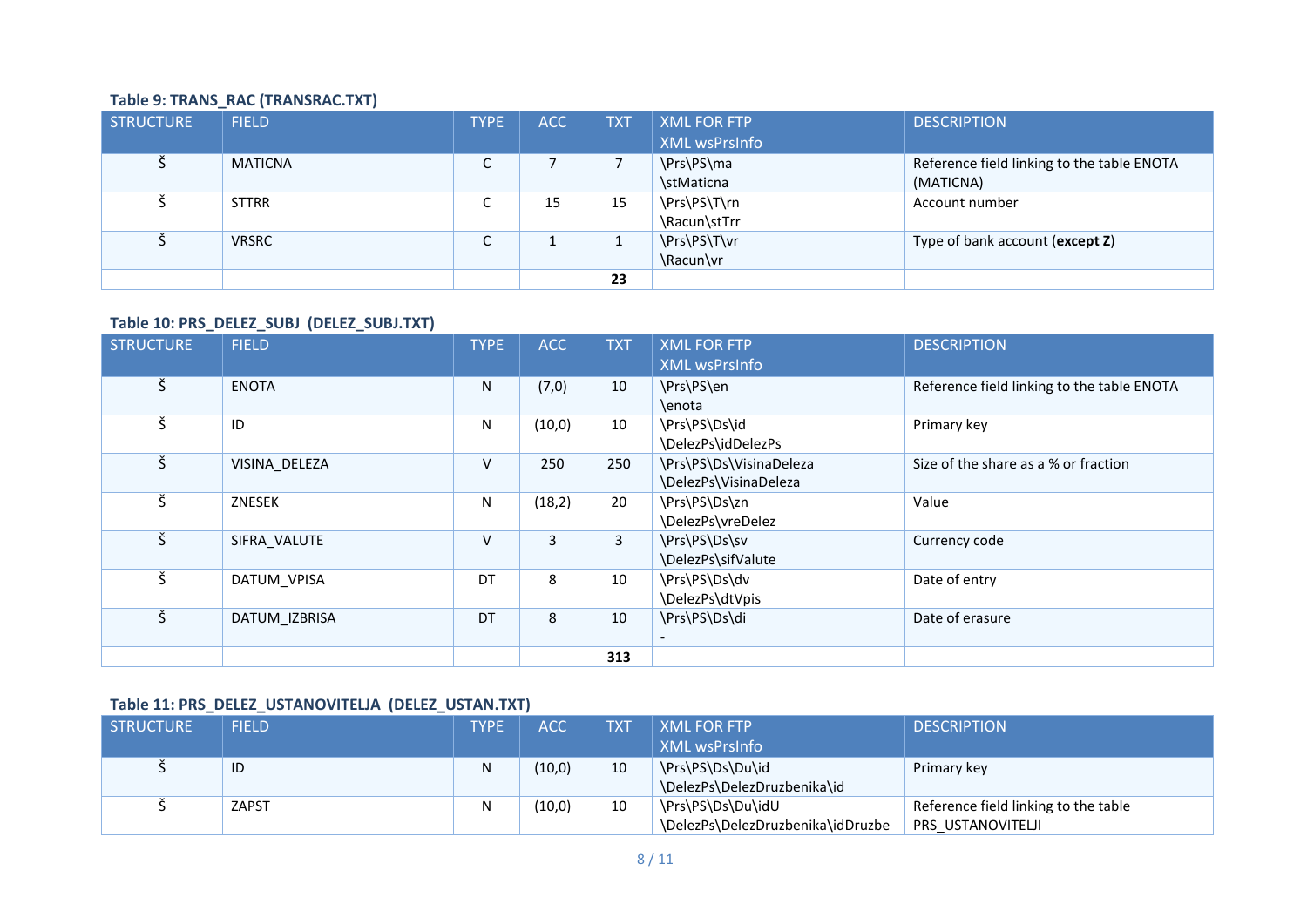|               |    |        |    | nik                             |                                      |
|---------------|----|--------|----|---------------------------------|--------------------------------------|
| ID DELEZ      | N  | (10,0) | 10 | \Prs\PS\Ds\id                   | Reference field linking to the table |
|               |    |        |    | \DelezPs\IdDelezPs              | PRS_DELEZ_SUBJ                       |
| DATUM_VPISA   | DT | 8      | 10 | \Prs\PS\Ds\Du\dv                | Date of entry                        |
|               |    |        |    | \DelezPs\DelezDruzbenika\dtVpis |                                      |
| DATUM IZBRISA | DT | 8      | 10 | \Prs\PS\Ds\Du\di                | Date of erasure                      |
|               |    |        |    |                                 |                                      |
|               |    |        | 50 |                                 |                                      |

#### **Table 12: PRS\_RAZNI\_SKLEPI (RAZNI\_SKLEPI.TXT)**

| <b>STRUCTURE</b> | <b>FIELD</b>   | <b>TYPE</b> | ACC     | <b>TXT</b> | <b>XML FOR FTP</b>        | <b>DESCRIPTION</b>                         |
|------------------|----------------|-------------|---------|------------|---------------------------|--------------------------------------------|
|                  |                |             |         |            | <b>XML wsPrsInfo</b>      |                                            |
| Š                | <b>ENOTA</b>   | N           | (7, 0)  | 10         | \Prs\PS\en                | Reference field linking to the table ENOTA |
|                  |                |             |         |            | \enota                    |                                            |
| Š                | ID             | N           | (10, 0) | 10         | \Prs\PS\S\id              | Primary key                                |
|                  |                |             |         |            | \RazniSklep\idRazniSklep  |                                            |
| Š                | RAZLOG_IZBRISA | V           | 4.000   | 4.000      | \Prs\PS\S\RazlogIzbrisa   | Reason for erasure                         |
|                  |                |             |         |            | \RazniSklep\RazlogIzbrisa |                                            |
| Š                | DATUM_VPISA    | DT          | 8       | 10         | \Prs\PS\S\dv              | Date of entry                              |
|                  |                |             |         |            | \RazniSklep\dtSklep       |                                            |
| Š                | DATUM IZBRISA  | DT          | 8       | 10         | \Prs\PS\S\di              | Date of erasure                            |
|                  |                |             |         |            | $\overline{\phantom{0}}$  |                                            |
| Š                | VSEBINA SKLEPA | V           | 25.000  | Up to      | \Prs\PS\S\VsebinaSklepa   | Content of the resolution                  |
|                  |                |             |         | 25.000     | \RazniSklep\VsebinaSklepa |                                            |
|                  |                |             |         | Up to      |                           |                                            |
|                  |                |             |         | 29.040     |                           |                                            |

### **Table 13: RACUN\_TUJ (RACUNTUJ.TXT)**

| <b>STRUCTURE</b> | <b>FIELD</b>    | <b>TYPE</b>                   | <b>ACC</b> | <b>TXT</b> | <b>XML FOR FTP</b>    | <b>DESCRIPTION</b>                         |
|------------------|-----------------|-------------------------------|------------|------------|-----------------------|--------------------------------------------|
|                  |                 |                               |            |            | <b>XML wsPrsInfo</b>  |                                            |
|                  | <b>ENOTA</b>    | N                             | (7, 0)     | 10         | \Prs\PS\en            | Reference field linking to the table ENOTA |
|                  |                 |                               |            |            | \enota                |                                            |
|                  | ID              | N                             | (10,0)     | 10         | \Prs\PS\Rt\id         | Primary key                                |
|                  |                 |                               |            |            | \RacunTuj\idRacun     |                                            |
|                  | <b>MATICNAI</b> | $\overline{\phantom{0}}$<br>◡ | 10         | 10         | \Prs\PS\ma            | Reference field linking to the table ENOTA |
|                  |                 |                               |            |            | \stMaticna            | (MATICNA)                                  |
|                  | DATUM SPREMEMBE | DT                            | 8          | 10         | \Prs\PS\Rt\ds         | Date of last modification                  |
|                  |                 |                               |            |            | \RacunTuj\dtSprememba |                                            |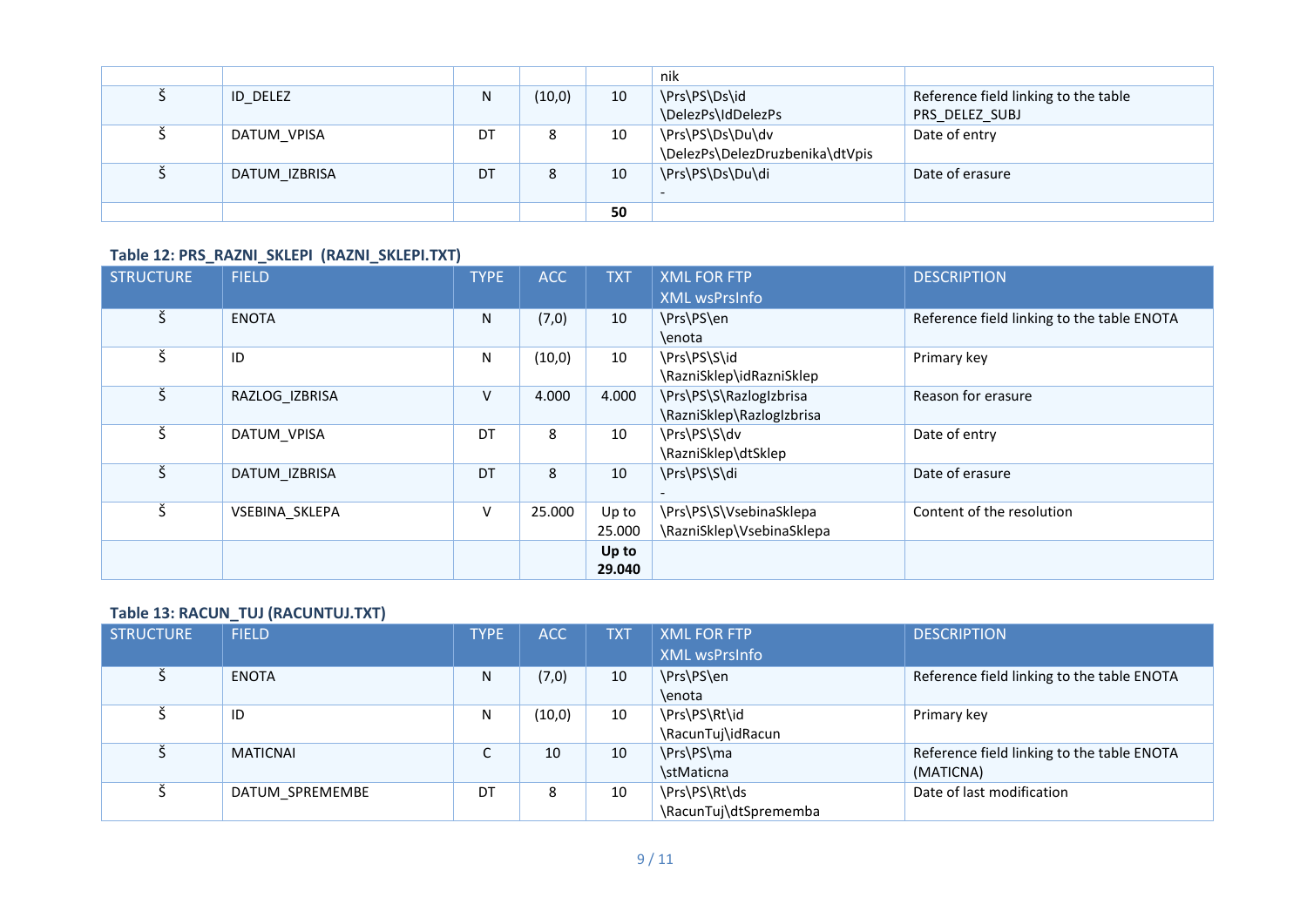| Š | DATUM VNOSA      | DT | 8   | 10  | \Prs\PS\Rt\dv               | Date of entry in the Slovenian Business |
|---|------------------|----|-----|-----|-----------------------------|-----------------------------------------|
|   |                  |    |     |     | \RacunTuj\dtVnos            | Register                                |
| Š | DATUM ODPRT      | DT | 8   | 10  | \Prs\PS\Rt\do               | Date of opening an account              |
|   |                  |    |     |     | \RacunTuj\dtOdprt           |                                         |
| Š | DATUM ZAPRT      | DT | 8   | 10  | \Prs\PS\Rt\dz               | Date of closing an account              |
|   |                  |    |     |     |                             |                                         |
| Š | <b>DRZAVA</b>    | C  | 3   | 3   | \Prs\PS\Rt\dr               | Country code                            |
|   |                  |    |     |     | \RacunTuj\sifDrzava         |                                         |
| Š | <b>IBAN</b>      | V  | 4   | 4   | \Prs\PS\Rt\ib               | <b>IBAN</b>                             |
|   |                  |    |     |     | \RacunTuj\iban              |                                         |
| Š | <b>BIC</b>       | V  | 11  | 11  | \Prs\PS\Rt\Bic              | <b>BIC</b> code                         |
|   |                  |    |     |     | \RacunTuj\bic               |                                         |
| Š | <b>STRC TUJA</b> | V  | 100 | 100 | \Prs\PS\Rt\RacunTuj         | Foreign account number                  |
|   |                  |    |     |     | \RacunTuj\StevilkaRacunaTuj |                                         |
| Š | NAZIV BANKE      | V  | 280 | 280 | \Prs\PS\Rt\NazivBankeTuj    | Bank of foreign account                 |
|   |                  |    |     |     | \RacunTuj\NazivBankeTuj     |                                         |
|   |                  |    |     | 468 |                             |                                         |